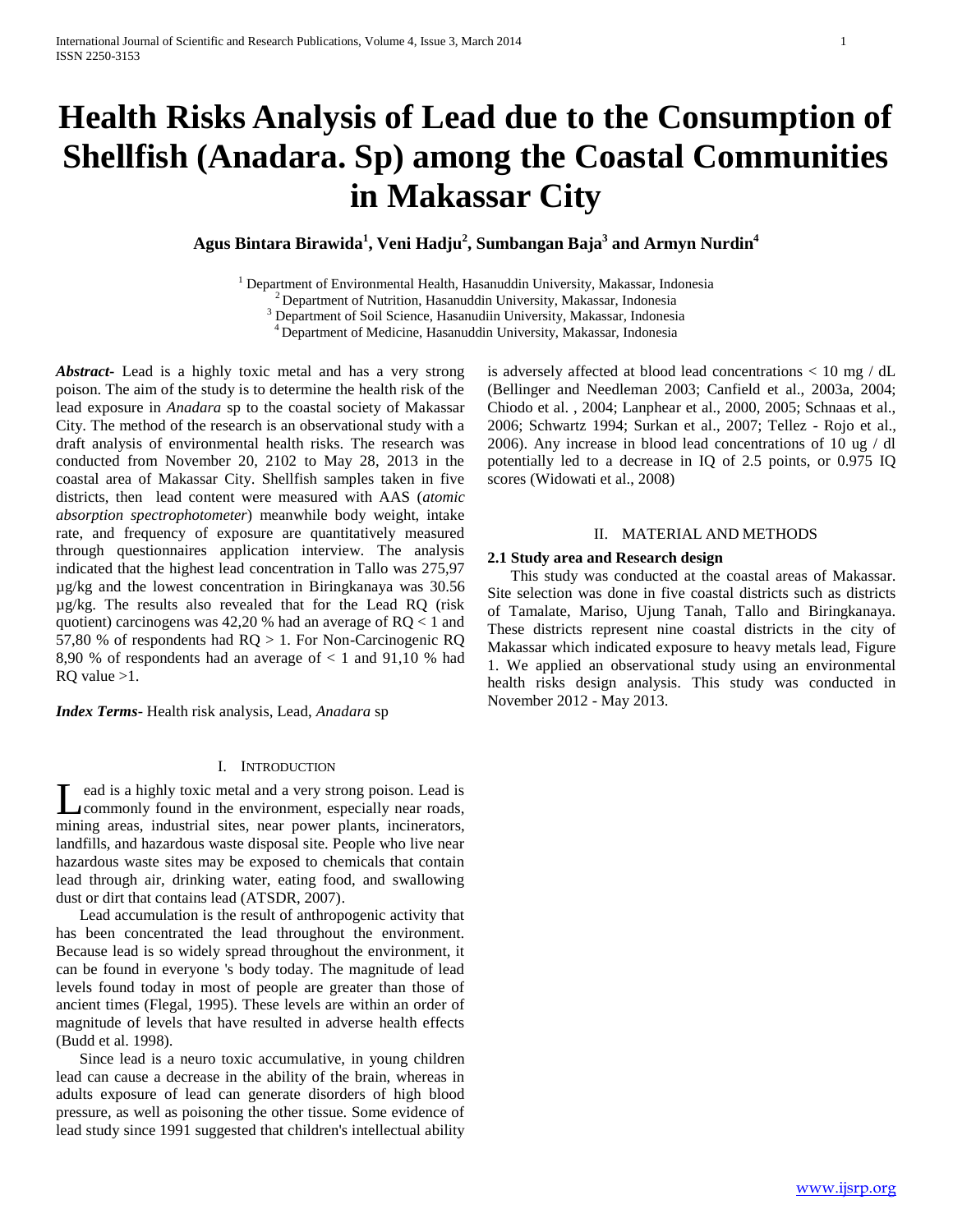

**Figure 1. Map of sampling location**

## **2.2 Population and sample**

 All Shellfish (*Anadara*.sp) were collected from three stations in each sub district with three replication whereas elementary school children from five districts at those Makassar coastal areas were interviewed. All sampling process in this study was done in non-random sampling with large sampling using purposive sampling, with a set criteria as follow:

- 1. Children living and settled in the selected five districts of coastal region of Makassar
- 2. Children who frequently consume shellfish of *Anadara* sp.
- 3. Those children agreed to be interviewed. The approval was based on the recommendations of Ethics committee of the Faculty of Medicine, University of Hasanuddin

### **2.3 Lead Analysis**

 Shellfish samples taken by hand picking sampling where the locations have been determined using the Global Positioning System (GPS), three stations with three repetitions in five districts. Shellfish samples in sterile plastic insert into the 10-15 tails . Then further examined the levels of lead using AAS method in laboratory BPTP Maros.

## **2.4 Data collection**

 Primary data collection done by taking a sample from a field sample of *Anadara* sp mussels, then anthropometric data were collected by direct measurement and questionnaire application for gathering data of respondents characteristics. frequency of exposure, duration of exposure and the rate of consumption,

while the secondary data are taken from the related agency area covers research sites. The method of analysis was environmental and health risk analysis, with univariate analysis by Kolmogorov-Smirnov test and SPSS in calculating the potential health risks.

# **2.5 Data analysis**

 The health risk analysis has a formulation of data analysis, the environmental health risk analysis was conducted to determine the level of exposure of respondents (Intake) and the respondents' level of risk (Risk Quotient/RQ), (Rahman,2007). The calculation of the level of exposure (intake) (ATSDR, 2005):

$$
Ink = \frac{C \times R \times f_{\rm E} \times D_{\rm t}}{W_{\rm b} \times t_{\rm avg}}
$$

where

 Ink : intake, the amount of risk that is acceptable by individual agent per body weight per day (mg/kg / day), C : risk agent concentrations (mg/kg) or (mg/L), R : rate of intake (g / day ) or (L/day), FE : annual exposure frequency (days / year), Dt : exposure duration (years), Wb : body weight (kg), Tavg : the average period of time (70 years x 365 days / year) for carcinogenic effects.

 To determine the level of health risk that would occur from each individual, thus the calculation is done according to the following RQ equation (ATSDR, 2005):

$$
RQ = \frac{\text{Ink}}{\text{RfD}} \tag{2}
$$

 RQ calculation results can indicate the level of public health risk due to consuming of *Anadara* sp containing Lead. If  $RQ \leq 1$ indicates exposure remained below normal limits and people who consume *Anadara* sp is still within safe limits of the risk of suffering from the disease throughout his life. Meanwhile, when  $RQ > 1$  indicates exposure above the normal limits and people who consume the mussels *Anadara* sp risk of developing the disease throughout his life.

## **2.6 Analysis of risk reduction management**

 This analysis is useful to assess the management of health risks from exposure reduction of Lead in mussels *Anadara* sp on society. Management of risk reduction that can be used is to lower the concentration, reduce the rate of consumption, and limiting the duration of exposure (Rahman, 2007).

## III. RESULT AND DISCUSSION

## **3.1 Risk Analysis**

 After measurement of lead concentration in *anadara* sp. and intake rate for those respondent who consumed the shellfish, results indicated that respondent No. 31 has a value of  $RQ > 1$ (1.29) for the risk of exposure of carcinogens and RQ of 3.03 for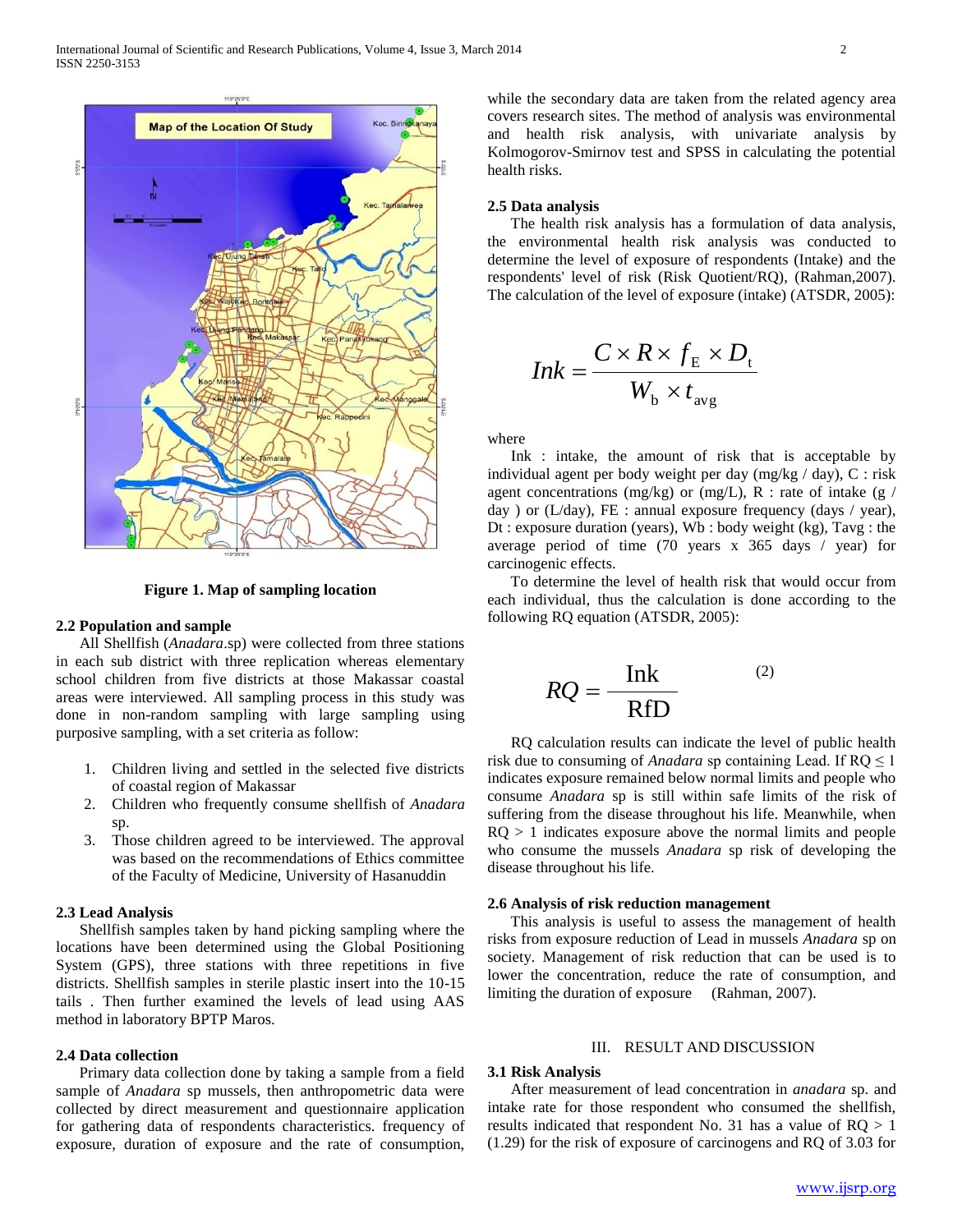non- carcinogenic risk. It can be concluded that the respondent included in the risk group to the effects of carcinogens and noncarcinogens disease. RQ value calculation Lead in shellfish for carcinogen risk (exposure 70 years) and non-carcinogenic risk (exposure 30 years). While the RQ distribution of Lead in shellfish for carcinogen risk (exposure 70 years) and noncarcinogenic risk (exposure 30 years) on respondents can be seen in Figure 2.



# **Figure 2 Distribution of Exposure RQ Lead for carcinogens disease risk in five respondents in the Coastal District of the city of Makassar in 2013**

 Figure 2 shows that the highest RQ respondents carcinogens to carcinogens disease were 20 respondents in RQ from 1.10 to 2.0 and the lowest RQ as much as 6% of respondents in RQ> 2. From Figure 2, with the health problems experienced last three months include headache, cough, and nervous system disorders. Group with RQ values  $\leq 1$  categorized as a safe group, while the group with  $RQ$  values  $> 1$  are called risk groups to the effects of carcinogens.



# **Figure 3. Distribution of exposure lead RQ for noncarcinogenic risk in five respondents in the Coastal District of the city of Makassar in 2013.**

 Figure 3 shows that the highest RQ values respondents for non-carcinogens disease were 23 respondents in  $RQ > 3$  while the lowest RQ were 4 respondents at 0.00 to 1.00. Group with RQ values  $\leq 1$ , categorized as a safe group, whereas the group with  $RQ > 1$  is called a group at risk for non- carcinogenic effects of the disease.

## **3.2 Risk Management**

 Based on the characterization of risk, the result can be formulated use risk management options to minimize the RQ values that equal or smaller than 1, by manipulating or changing the value of the exposure factors included in equation (1) such that the intake values (Ink) become smaller or equal in value to the reference dose (RfD) toxicity. There are three options how to equalize the value of Ink with RFD agent that lowers the risk of concentration (C), reducing the amount of consumption (R) or reduce the exposure duration (Dt). This means that only the variables in equation (1) such that could be changed or adjusted value (Rahman, 2007).

# **a. Decreasing the concentration of Lead in Shellfish**

 The decrease in the concentration of Lead is essentially different for each respondent. It is influenced by the pattern of exposure and anthropometric characteristics of each different respondents. Here's an example of the calculation of the concentration decrease of Lead in Shellfish for carcinogen risk (exposure 70 years) consumed by respondents with 30 kg body weight, 11 year exposure duration, exposure frequency of 144 days/year, the rate of consumption of 21 g/day, and the value of  $RfD = 0.004$  mg/kg/day.  $RFD = Ink$ , then the formula becomes;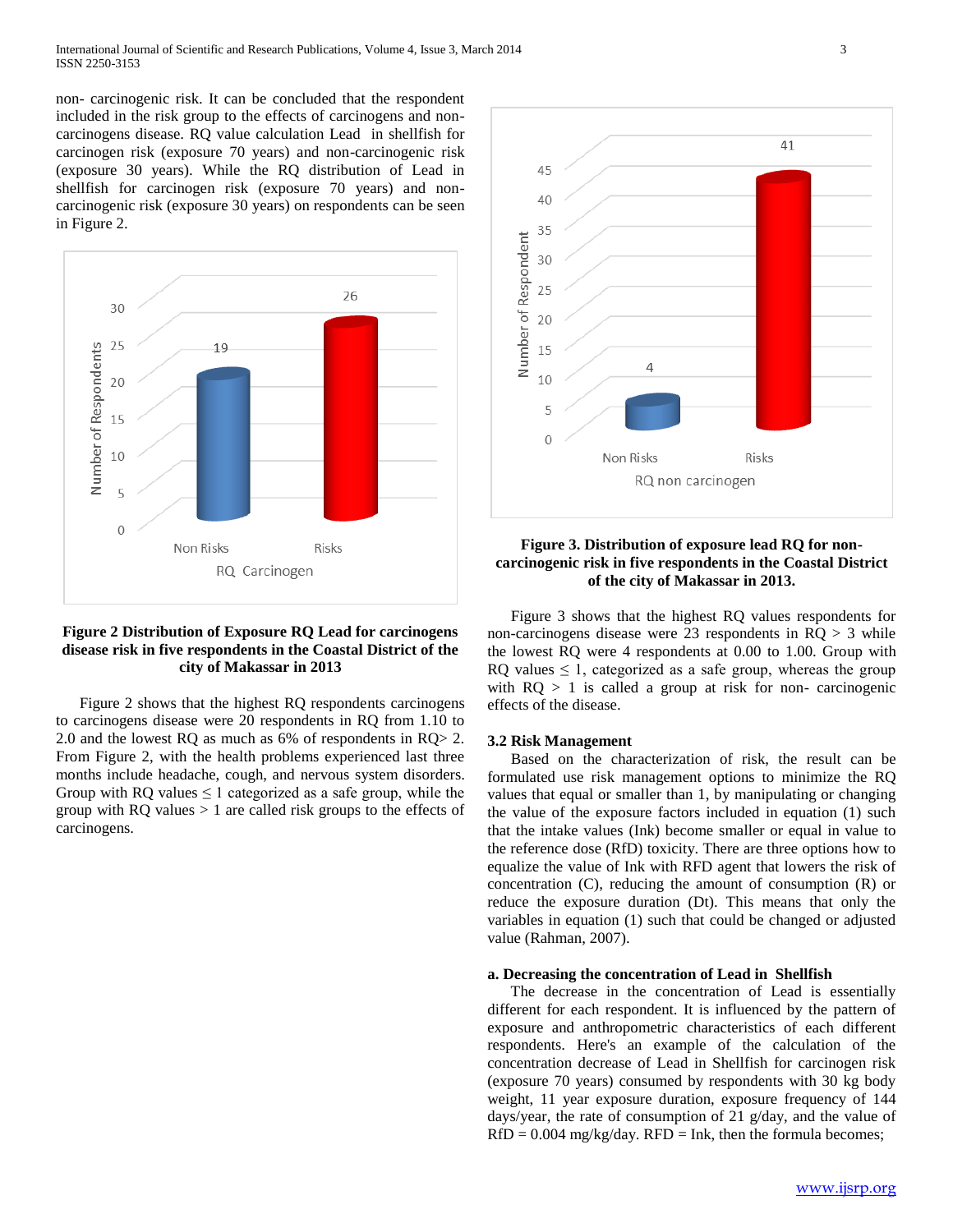$$
Rfd = \frac{C \times R \times f_{\rm E} \times D_{\rm t}}{W_{\rm b} \times t_{\rm avg}}
$$

 $0.004 = ( C x 7 gr / hr x 144 hr / yr x 11 years ) /$  (30 kg x 25550)  $C = 0.115$ 

 Concentrations of lead 0.115 mg/kg is a safe concentration of the carcinogen risk for respondents with a body weight of 30 kg and shellfish consumed 21 g/day for consumption continuously for 11 years with a frequency of 144 days/year. Based on the above calculation, the value of C Lead in the shellfish were safe to consume for non- carcinogenic risk (exposure duration of 30 years) is 0,115 mg/kg. Complete calculation of the reduction of the concentration of risk management lead in mussels can be found in table 1. The description of the concentration of Lead in shellfish were safe to be consumed by the respondent against the risk of carcinogens and non- carcinogens based risk weight group can be seen in Table 1 below.

 **Table 1.** Concentrations of Lead in the shellfish were safe for consumption by the group of respondents with various body weigh to the risks of carcinogens and non- carcinogens in the coastal areas of the city of Makassar 2013.

| Body<br>weight<br>(kg) | Lead concentration in<br>shellfish for<br>risks<br>carcinogenic (mg/kg) | Lead concentration in<br>shellfish for risks non<br>-carcinogenic $(mg/kg)$ |
|------------------------|-------------------------------------------------------------------------|-----------------------------------------------------------------------------|
| 20                     | 0.0768                                                                  | 0.0988                                                                      |
| 25                     | 0.0960                                                                  | 0.1234                                                                      |
| 30                     | 0.1152                                                                  | 0.1481                                                                      |
| 35                     | 0.1344                                                                  | 0.1728                                                                      |
| 40                     | 0.1536                                                                  | 0.1975                                                                      |
| 45                     | 0.1728                                                                  | 0.2222                                                                      |
| 50                     | 0.1920                                                                  | 0.2469                                                                      |
| 55                     | 0.2112                                                                  | 0.2716                                                                      |

Source: Primary data, 2013

 Table 1 shows the results of calculation of the concentration of Lead in mussels are safe to take on the risk of carcinogens and non-carcinogens to the frequency of exposure 144 days/year, 11 year exposure duration, and the rate of intake of 21g/day based on body weight groups. From the table above shows that the higher the weight the bigger the concentration of respondents Lead in shellfish were safe to eat respondents to the risk of carcinogens and non-carcinogens disease. In addition, it also shows that the concentration of Lead in shellfish were safe to eat respondents higher in risk than the risk of non-carcinogenic carcinogens.

## **b. Reduction in the amount of consumption**

 Other efforts that can be done to reduce or manipulate the value of the intake to match the RFD is reducing the amount of consumption, or in other words, lowering the rate of intake. For example, the calculation of the rate of decrease in the intake of Lead in shellfish for carcinogen risk among respondents with 30 kg body weight, exposure frequency of 144 days / year, 11 years duration of the exposure concentration of Lead in Shellfish 0.157 mg/kg, and the value of RFD =  $0.004$  mg/kg/day. RFD = Ink, then the formula becomes:

$$
Rfd = \frac{C \times R \times f_{\rm E} \times D_{\rm t}}{W_{\rm b} \times t_{\rm avg}}
$$

 $0.004 = (0.157 \text{ mg} / \text{kg x R x 144 hr} / \text{yr x 11 years}) / (30 \text{ kg x})$ 2550)  $R = 15.41 g / day$ 

The rate of intake of  $15.41 \text{ g}$  / day is a safe amount to carcinogen risk for respondents with a weight of 30 kg, the duration of exposure of 11 years, the frequency of 144 days / year, and the concentration of Lead 0.157 mg / kg. Based on the calculation above, the obtained value of R (the rate of intake) Lead in Shells for non-cancer risk (exposure 30 years) was 6.60 g/day.

 **Table 2.** The intake rate of Lead in shellfish were safe for consumption by the group of respondents with various body weigh to the risk of carcinogens and non carcinogen in Five Coastal District of the city of Makassar in 2013

| <b>Body</b><br>weight | Intake rate of shellfish<br>for carcinogenic risk<br>(gr/hr) | Intake rate of shellfish<br>for non-carcinogenic<br>risk (gr/hr) |
|-----------------------|--------------------------------------------------------------|------------------------------------------------------------------|
| 20                    | 10.27                                                        | 4.40                                                             |
| 25                    | 12.84                                                        | 5.50                                                             |
| 30                    | 15.41                                                        | 6.60                                                             |
| 35                    | 17.98                                                        | 7.71                                                             |
| 40                    | 20.55                                                        | 8.81                                                             |
| 45                    | 23.12                                                        | 9.91                                                             |
| 50                    | 25.68                                                        | 11.01                                                            |
| 55                    | 28.25                                                        | 12.11                                                            |

Source: Primary data, 2013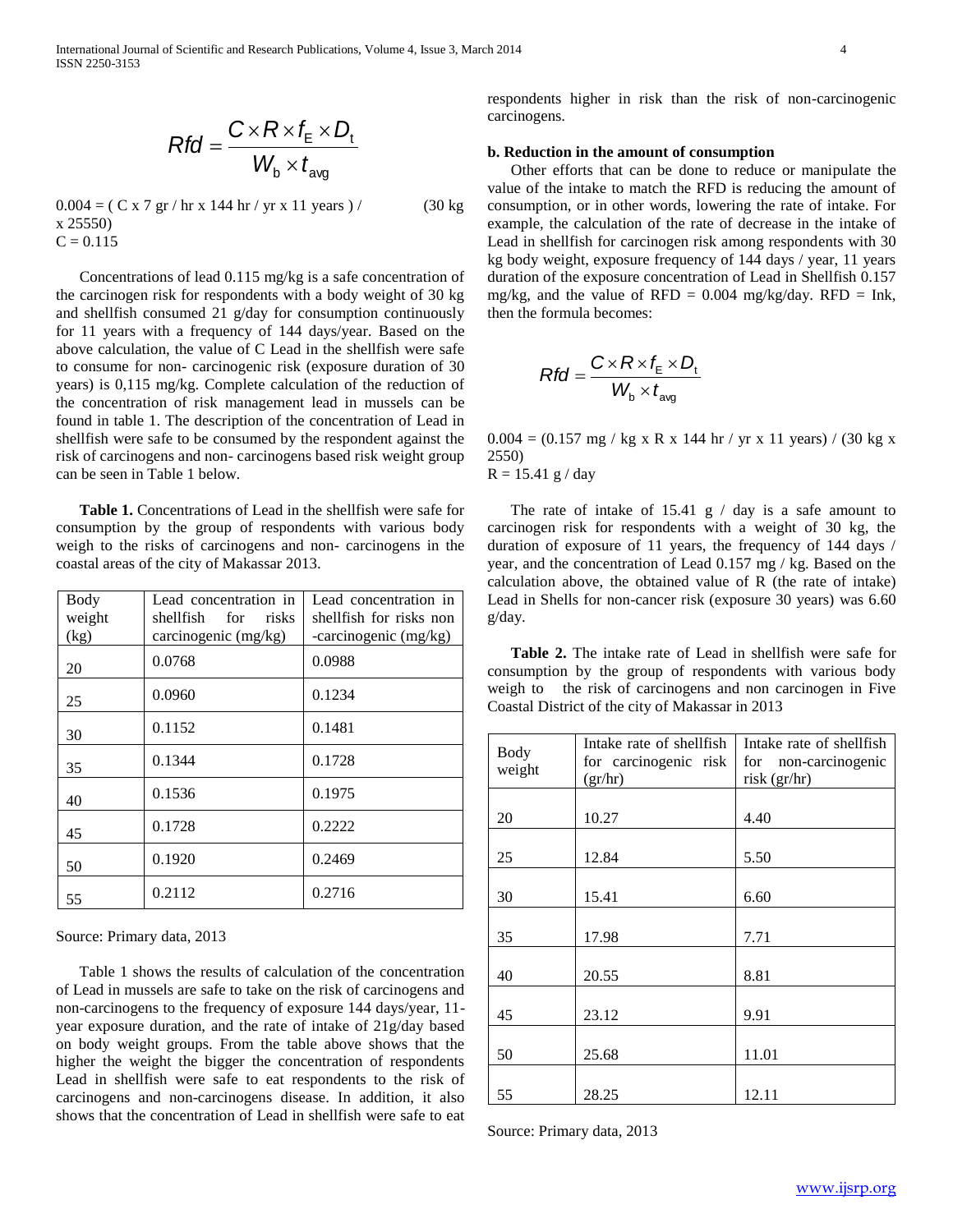Complete calculation of the rate of reduction in the risk management intake Lead in mussels can be found in table 2. The description of the rate of intake of Lead in shellfish were safe to be consumed by the respondent against the risk of carcinogens and non- carcinogens by weight group can be seen in Table 2.

The results of calculation of the intake rate of Lead in mussels are safe to take on the risk of carcinogens and non - carcinogens to the frequency of exposure 144 days/year, 11 year exposure duration, and lead concentration of 0.157 mg / kg based on body weight groups. From the table above shows that the higher the weight the higher the rate of responders safe intake on the risk of carcinogens and non-carcinogens. Table 2 also shows that the rate of intake of Lead in shellfish were safe to eat by respondents higher in carcinogen risk than the non- carcinogenic risk.

## c. Reduction of the duration of exposure

 Another efforts to reduce or manipulate the value of the intake to match the RFD is reducing the duration of exposure to Lead. For example, a decrease in the duration of the exposure calculation Lead in Shellfish for carcinogen risk among respondents with 30 kg body weight, exposure frequency of 144 days/year, the concentration of lead in shellfish 0.157 mg/kg, and the value of RFD =  $0.004$  mg/kg/day. RFD = Ink, then the formula becomes:

$$
Rfd = \frac{C \times R \times f_{\rm E} \times D_{\rm t}}{W_{\rm b} \times t_{\rm avg}}
$$

0.004 = ( 0.157 mg / kg x 21 g / day x 144 hr / yr x Dt ) / ( 30 kg x 25550 )  $Dt = 8.1$  years

 The duration of exposure was 6.8 years was safe exposure to carcinogen risk for respondents with a body weight of 30 kg, the frequency of exposure to 144 days / year, the rate of intake of 21 g / day and the concentration of Lead 0.157 mg / kg. Based on the above calculation, the obtained value of Dt (exposure duration) Lead in shellfish for non- cancer risk (exposure 30 years) was 10.4 years. Complete calculation of the reduction of the duration of exposure to the risk management of Lead in mussels can be found in table 3. The description of the duration of exposure to Lead in clams were safe to be consumed by the respondent against the risk of carcinogens and non- carcinogens based on weight group can be seen in Table 4 below.

 **Table 4.** Duration of Exposure Lead in mussels were safe for consumption by the group of respondents with various body weigh to the risk of carcinogens and non-carcinogen in Five Coastal District of the city of Makassar in 2013

| Body<br>weight<br>(kg) | Lead<br>exposure Lead<br>duration in shellfish duration in shellfish<br>for carcinogenic risks   for non carcinogenic<br>(Years) | exposure<br>risks (Years) |
|------------------------|----------------------------------------------------------------------------------------------------------------------------------|---------------------------|
| 20                     | 5.4                                                                                                                              | 6.9                       |

| 25 | 6.7  | 8.6  |
|----|------|------|
| 30 | 8.1  | 10.4 |
| 35 | 9.4  | 12.1 |
| 40 | 10.8 | 13.8 |
| 45 | 12.1 | 15.6 |
| 50 | 13.5 | 17.3 |
| 55 | 14.8 | 19.0 |

Source: Primary Data 2013

 Table 3 shows the results of calculation of the duration of exposure to Lead ( Pb ) in mussels are safe to take on the risk of carcinogens and non- carcinogens to the frequency of exposure to 144 days / year, the rate of intake of 21 g  $/$  day, and the concentration of Lead ( Pb ) 0.157 mg / kg based on body weight groups. From the table above shows that the higher the weight the longer the duration of the respondents' safe exposure to the risk of carcinogens and non- carcinogens disease . In addition to the table 4.19. The above also shows that the duration of exposure to Lead ( Pb ) in clams were safe for older respondents in the non- carcinogenic risk than the risk of carcinogens .

## IV. CONCLUSION

 1.The number of School children who consume shellfish *Anadara* sp were higher at risk (RQ > 1) than those who were not at risk ( $RQ < 1$ ).

 2. Body weight is a factor that may lead to a risks, the more body weight people have the higher potential to a lead exposure risks to have.

#### ACKNOWLEDGEMENT

 Authors highly appreciate, would like to thank the Head of Tamalate, Mariso, Ujung Tanah, Tallo and Biringkanaya districts who have given a permission of research commencement and a very kind cooperation during the field study in their district. Hence, we thank to the Head of Health Department and the Makassar Municipality and all staffs for their great assistance and effort in sampling process period. We grateful thanks to laboratory members of chemical laboratory, Indonesia for their very good work for sample analysis in accordance to the quality assurance and quality control.

#### **REFERENCES**

[1] Agency for Toxic Substances and Disease Registry (ATSDR). 2007 Toxicological Profile for Lead . U.S. . Department of Health and Human Services .